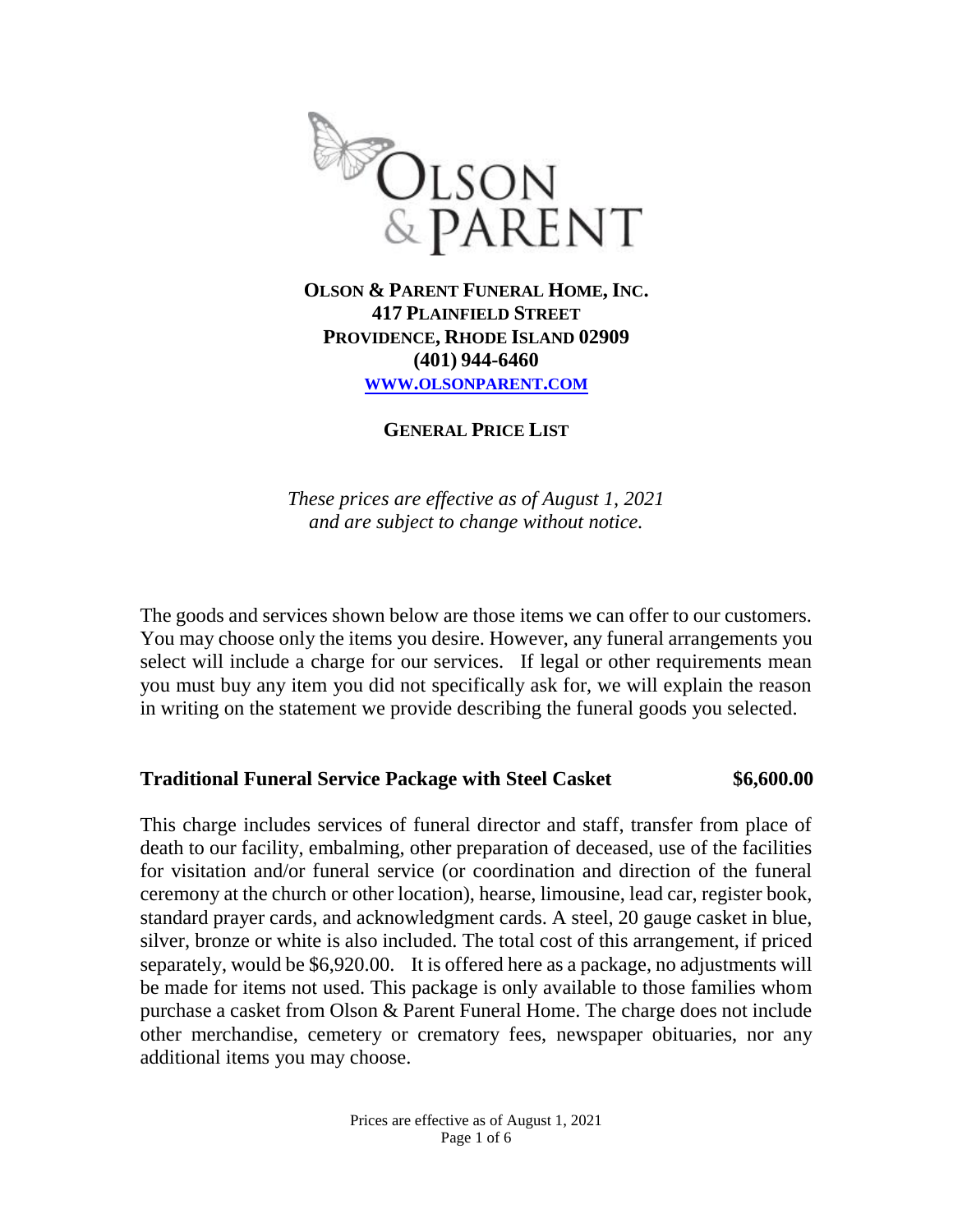#### **SERVICES**

#### **Basic Services of the Funeral Director and Staff** \$1,850.00

The service of the funeral director and staff includes, but is not limited to, responding to an initial request for services; professional consultation with family or their designee(s) responsible for death care; preparation of biographical and vital statistical information; filing of necessary authorizations and permits; coordination of staff prior to, during, and after the funeral, including working with those providing key services at the crematory, cemetery and/or other parties involved in the final disposition of the deceased; completing the funeral in accordance with the service preferences in a respectful and dignified manner. Also included in the basic services of the funeral home are overhead expenses relative to our business such insurance, utility expenses, secretarial and administrative costs, and equipment and inventory costs. The basic services will be added to the total cost of the funeral arrangements you select. (This basic service is already included in our charges for direct cremations, immediate burials, and forwarding or receiving of remains.)

#### **Preparation of Deceased 3850.00**

Except in certain special cases, embalming is not required by law. Embalming may be necessary, however, if you select certain funeral arrangements, such as a family or public viewing. If you do not want embalming, you usually have the right to choose an arrangement that does not require you to pay for it, such as immediate burial or direct cremation. Preparation of embalmed remains includes restoration, cosmetology, and dressing.

### **Other preparation of deceased (with or without embalming)** \$320.00

Includes disinfection and washing, sheltering of remains and placement of deceased in casket.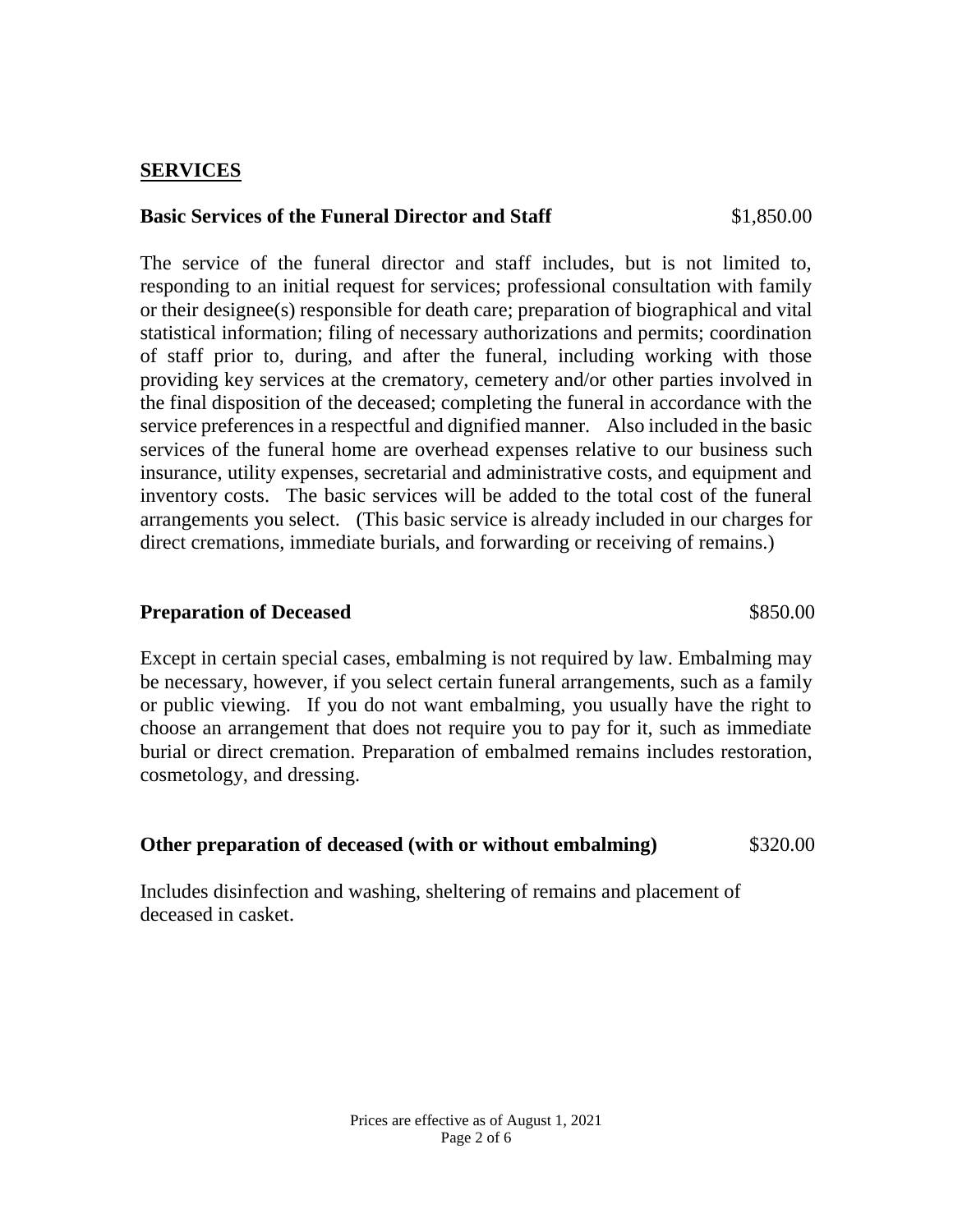# **FACILITIES**

| Use of Facilities and Staff for viewing/visitation                                                                                                           | \$725.00 |
|--------------------------------------------------------------------------------------------------------------------------------------------------------------|----------|
| Our services include set-up for visitation area, placement of encased remains,<br>display of floral arrangements, and attendance during gathering. (per day) |          |
| Use of Facilities and Staff at Funeral Home gathering before church mass or<br>service (One Hour Prior)                                                      | \$425.00 |
| Use of Facilities and Staff for Funeral or Memorial Service at the<br><b>Funeral Home</b>                                                                    | \$725.00 |
| Funeral Director and Staff for church, cemetery chapel, memorial service on<br>location.                                                                     | \$725.00 |
| A cash advance payment or honorarium may be paid to the church, cemetery, or other<br>ceremony location.                                                     |          |
| Use of Equipment and Staff for Graveside Service                                                                                                             | \$320.00 |
| Our service include accompaniment remains to cemetery, supervision of graveside<br>services, and staff to attend service.                                    |          |
| <b>Extended Storage of Human Remains After 72 Hours (per day)</b>                                                                                            | \$55.00  |
| <b>TRANSPORTATION/AUTOMOTIVE</b>                                                                                                                             |          |
| <b>Transfer of Remains to Funeral Home Facility</b>                                                                                                          | \$425.00 |
| <b>Transfer to Crematory or Airport</b>                                                                                                                      | \$285.00 |
| Use of Hearse to Place of Disposition                                                                                                                        | \$425.00 |
| <b>Use of Limousine and Driver</b>                                                                                                                           | \$425.00 |
| <b>Lead Car/Service Car</b><br>Used the day of the funeral as the lead vehicle or flower transport.                                                          | \$170.00 |

*Unless otherwise noted, all transportation charges contained in this General Price List apply to Rhode Island and Eastern Massachusetts only. The charge for additional miles (outside Rhode Island or Eastern Massachusetts) is \$2 per mile.* 

> Prices are effective as of August 1, 2021 Page 3 of 6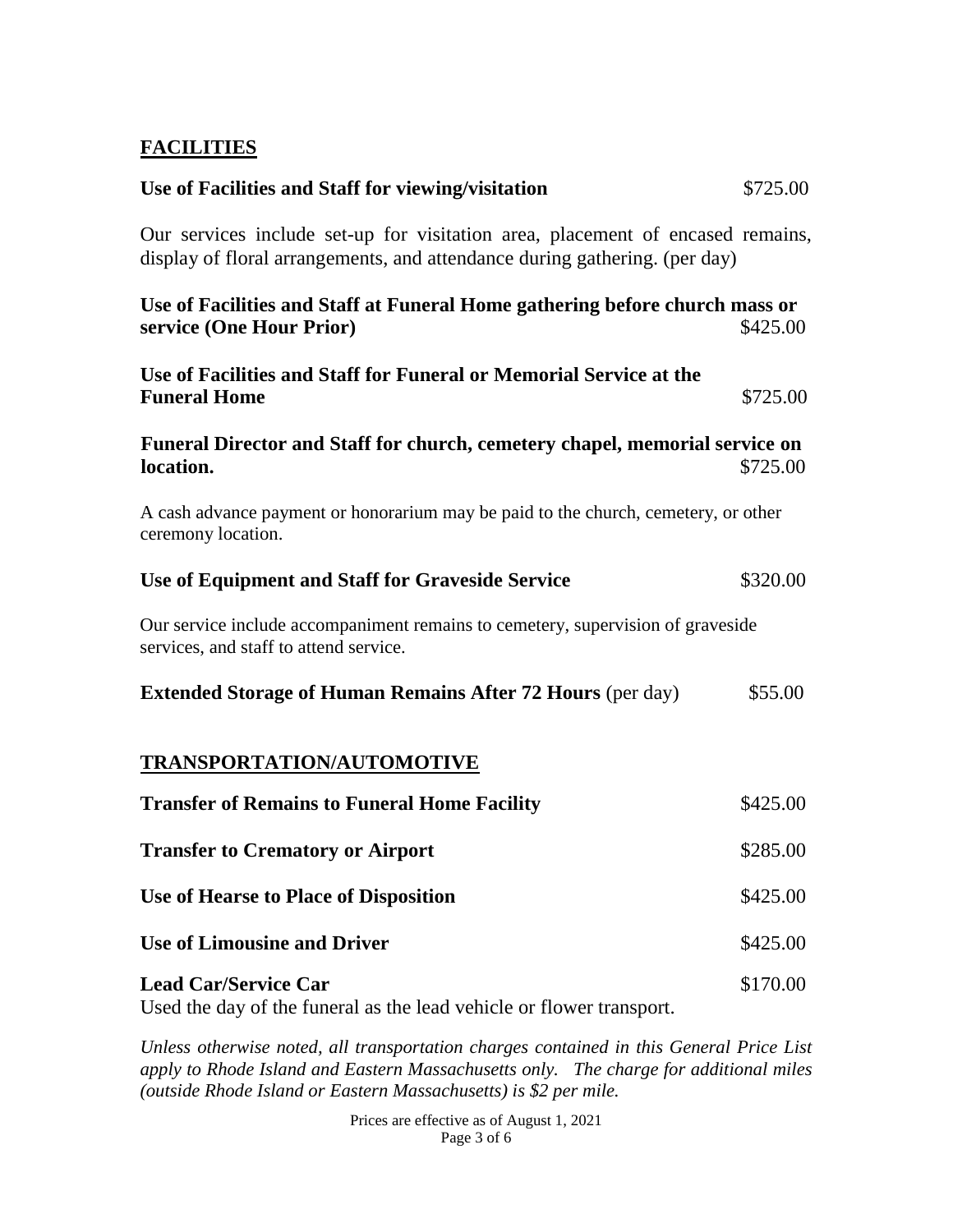# **MERCHANDISE**

| Caskets                                                                  |                                           | \$680.00 to \$8,662.00            |
|--------------------------------------------------------------------------|-------------------------------------------|-----------------------------------|
| A complete list will be provided.                                        |                                           |                                   |
| <b>Rental Caskets</b>                                                    | Solid Cherry<br>Solid Oak<br>Solid Poplar | \$1195.00<br>\$995.00<br>\$895.00 |
| Air Tray (required by FAA) for out of state transfer                     |                                           | \$320.00                          |
| <b>Outer burial containers</b><br>A complete list will be provided.      |                                           | \$825.00 to \$3,700.00            |
| <b>Cremation Urns</b><br>A complete list will be provided.               |                                           | \$35.00 to \$3,900.00             |
| Casket Plaque (required by some cemeteries)                              |                                           | \$55.00                           |
| Acknowledgement cards (per 100)                                          |                                           | \$90.00                           |
| Prayer Cards (per 100/Laminated/personalized)                            |                                           | \$125.00 to \$240.00              |
| <b>Register Books</b>                                                    |                                           | \$45.00 to \$65.00                |
| Video Tribute                                                            |                                           | \$280.00                          |
| <b>Framed Portrait on Canvas</b>                                         |                                           | \$185.00                          |
| <b>Professional Pallbearers</b>                                          | (\$80. Per person)                        | \$320.00                          |
| Hairstylist (when requested)                                             |                                           | \$95.00                           |
| Removal and proper disposal of pacemaker<br>(When cremation is selected) |                                           | \$75.00                           |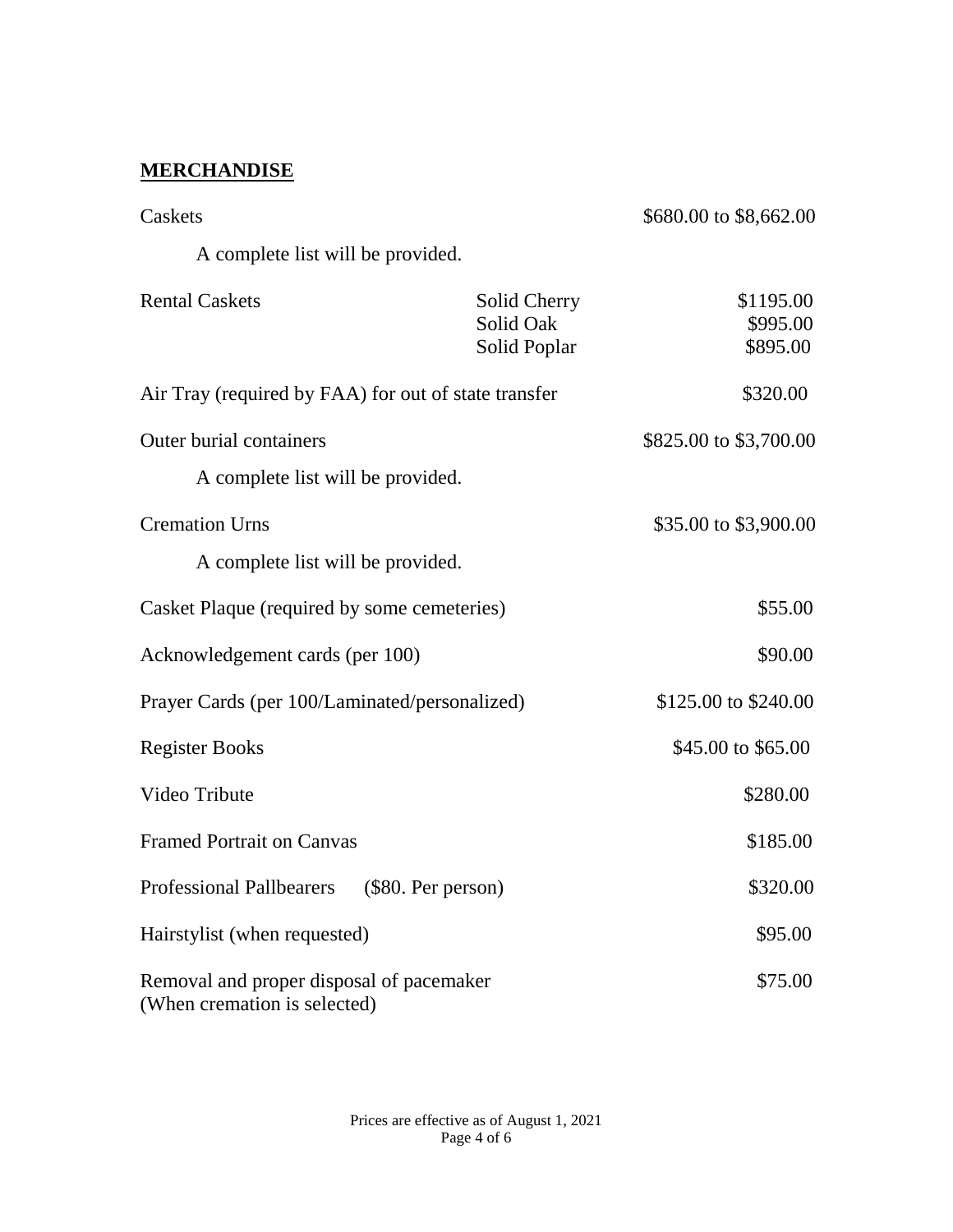# **ADDITIONAL SERVICES**

# **Forwarding deceased to another funeral home** \$2,285.00

This charge includes transfer from place of death, necessary services of staff, embalming, necessary authorizations, and local transportation to airport. This charge does not include use of facilities for visitation or funeral rites or ceremonies prior to the forwarding of the deceased.

|           | With minimum shipping container            | \$2,605.00 |
|-----------|--------------------------------------------|------------|
| <b>B.</b> | With casket selected from our funeral home |            |
|           | (in addition to the cost of the casket)    | \$2,285.00 |
| C.        | Air Tray                                   | \$325.00   |

### **Receiving of Deceased from another Funeral Home** \$1,800.00

This charge includes temporary shelter of deceased, transportation of remains to cemetery and necessary services of staff. This charge does not include visitation, rites, or ceremonies.

#### **Immediate Burials** \$1,895.00 to \$2,575.00

Our charge for an immediate burial without any attendant rites or ceremonies includes removal and shelter of the deceased, refrigeration, and local transportation to the cemetery, and necessary services of staff and authorizations.

| A. Immediate burial with casket provided by the purchaser                                                 | \$1,895.00 |
|-----------------------------------------------------------------------------------------------------------|------------|
| B. Immediate burial with minimum casket (cloth covered)                                                   | \$2,575.00 |
| C. Immediate burial with casket selected from our funeral home<br>(in addition to the cost of the casket) | \$1,895.00 |